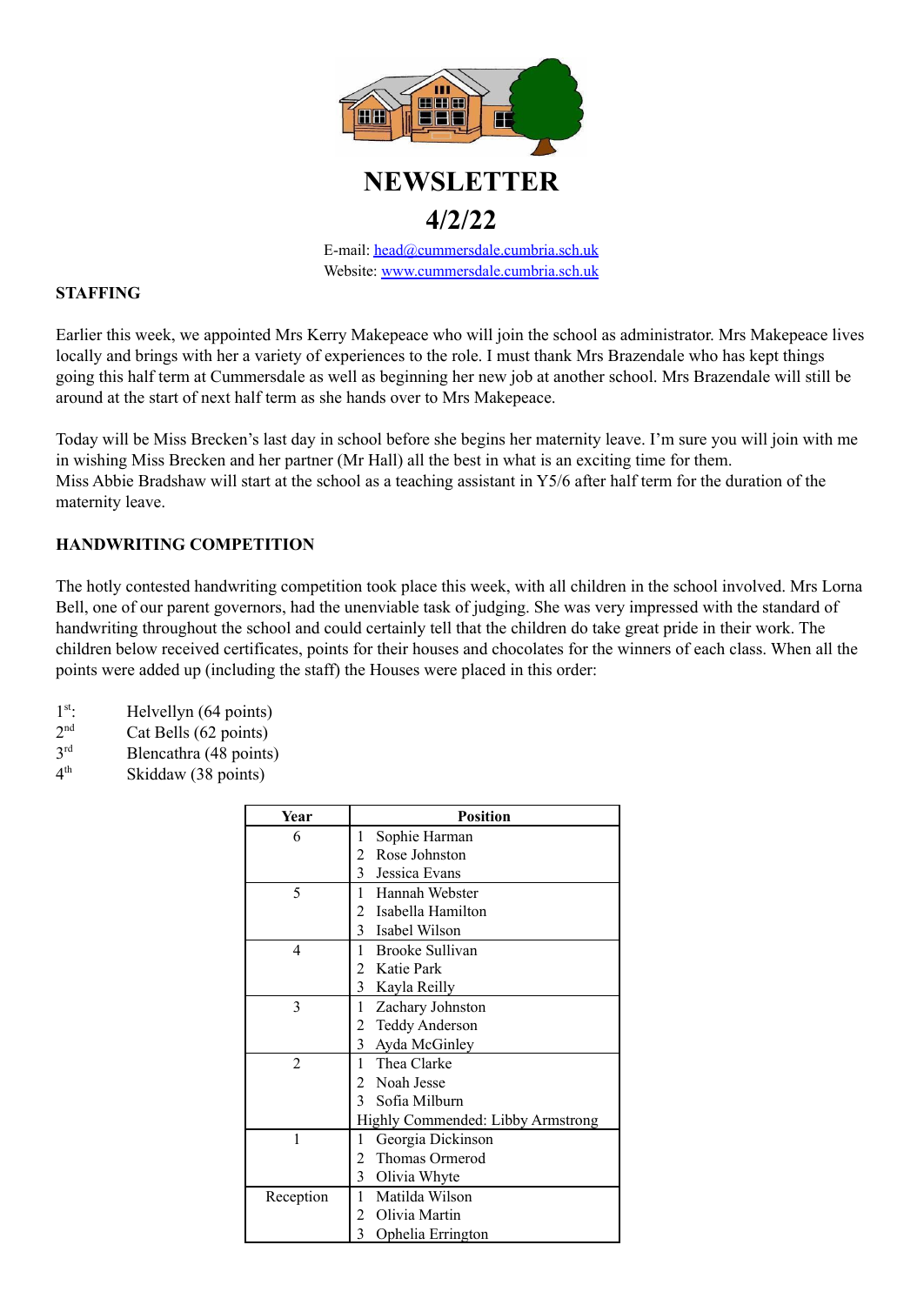| Staff | Mrs Wakefield |
|-------|---------------|
|       | Mrs Scott     |
|       | Mrs Barratt   |

## **ART WEEK**

Art week went very well and it was great to see the progression of skills in the art work throughout the school. With most classes using soft pencils and charcoals, I fear there may have been several grubby sleeves coming home.

#### **CLARIFICATION OVER TRANSPORTING CHILDREN TO SCHOOL WHILST IN ISOLATION**

A small number of families have had difficulties getting their children to school this week. Below is the latest advice from Public Health Cumbria:

If a parent (or other adult) who normally transports a child to and from school tests positive for COVID-19, they will be advised by NHS Test & Trace to stay at home for the recommended period of time. When this happens, arrangements should be made for another trusted adult to transport the child to school or alternative options *considered (e.g., walking if able to do so safely).*

Very occasionally, an adult who has tested positive may report that there are no other options for getting the child to and from school and ask if they can transport them themselves. Where there is a genuine lack of other options, the adult can now be advised that they can transport a child to and from school as long as the following conditions are *adhered to:*

- The adult does not leave the vehicle whilst away from home and does not stop to talk to anyone at close *proximity whilst sat in the vehicle*
- *● The adult goes directly between home and school and does not go anywhere else*
- *● The adult only transports the agreed children to and from school*
- Good hygiene measures are taken whilst in the car e.g., the adult is advised the wear a face covering, and the *windows should be opened enough to allow air to circulate in the vehicle*

#### **CHESS**

We are on to the  $6<sup>th</sup>$  round of 7 in the chess competition. Most players have collected their badges, gold spots, chess bugs and other prizes are starting to be earnt now. The competition is wide open with Thomas Barratt (17) and Phoebe Story (17) just ahead of Jessica Evans (16), Rose Johnston (16) and Nicole Leathers (15).

## **AFTER SCHOOL CLUBS**

A new programme of after school activities comes out today. For the next half term, Mrs Scott will run a music club for Y3 – 6 using steel pans and boom whackers amongst other instruments; Yoga returns with Pauline Steenbergen Mrs Wakefield will take a netball club for Y3 – 6 and following the surge in interest, Mr Jones will run a chess and board games club to let players hone their skills. Please return the forms as soon as possible so we can be ready for the start of next half term.

#### **TALENT SHOW**

Just a reminder that we will end the half term next week with a talent show. Many children have signed up already … but there's room for plenty more!

#### **PUPIL OF THE WEEK**

This week's **Pupil of the Week** is **Jessi Grice (Y5)** for her efforts in Maths recently. Last week's trophy was shared by **Liam Peacock (Y1**) and **Jessica Frost (Rec)** who both tried really hard with their Art during Art Week. The **Mrs Vickers Kindness Cup** is awarded to **Thomas Barratt (Y4)** who kept a calm head and was very helpful after a nasty